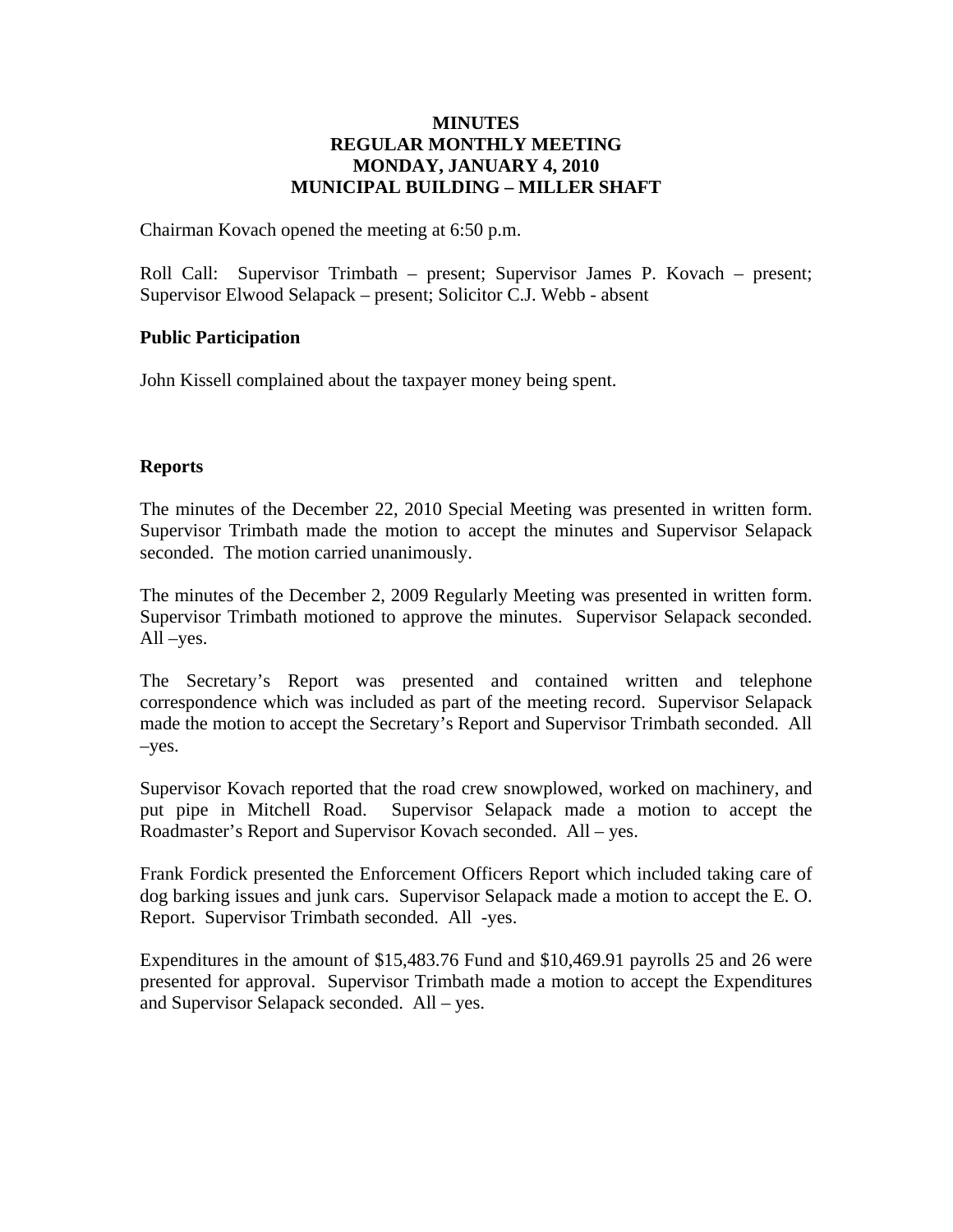The Treasurer's Report is as follows:

## **TREASURER'S REPORT**

DECEMBER 2009

| <b>FUND</b>    | BAL. 12-01-09 | REC. DEC. | EXP. DEC. | BAL. 12-31-09 |
|----------------|---------------|-----------|-----------|---------------|
|                |               |           |           |               |
| <b>GENERAL</b> | 896,955.00    | 27,845.92 | 25,953.67 | 898,847.25    |
| <b>STATE</b>   | 39,807.82     | 33.28     | 0.00      | 39,841.10     |
|                |               |           |           |               |
| ALL            | 936,762.82    | 27,879.20 | 25,953.67 | 938,688.35    |
|                |               |           |           |               |

Supervisor Selapack made the motion to accept the Treasurer's Report and Supervisor Trimbath seconded. The motion carried unanimously.

## **OLD BUSINESS**

Supervisor Trimbath informed the residents of the Parks Situation. The Parks last appeal was denied and plans for demolition are being set for the spring.

Supervisor Trimbath informed the residents that the amendment to the Residental Windmill Ordinance is in its final stages.

Supervisor Kovach informed the public that he obtained his CDL and asked that the Board give some thought about making John Bednarski obtain his due to the fact that he only has 18 months until retirement. The Board will discuss this at a later time.

Supervisor Selapack informed the residents that the flood plain maps have changed and that the residents should review the maps if they feel they reside near a flood plain area.

Supervisor Trimbath explained to the residents that CSA requested that the Township post a notice in reference to the Wilmore Dam. If the Dam would break it could be hazardous to residents.

#### **NEW BUSINESS**

Supervisor Trimbath made a motion to approve the Letzo Subdivision. Supervisor Kovach seconded. All –yes.

Supervisor Trimbath made a motion to approve the Maul Subdivision pending they comply with the 4 concerns from the Planning Commission. Supervisor Kovach seconded. All –yes.